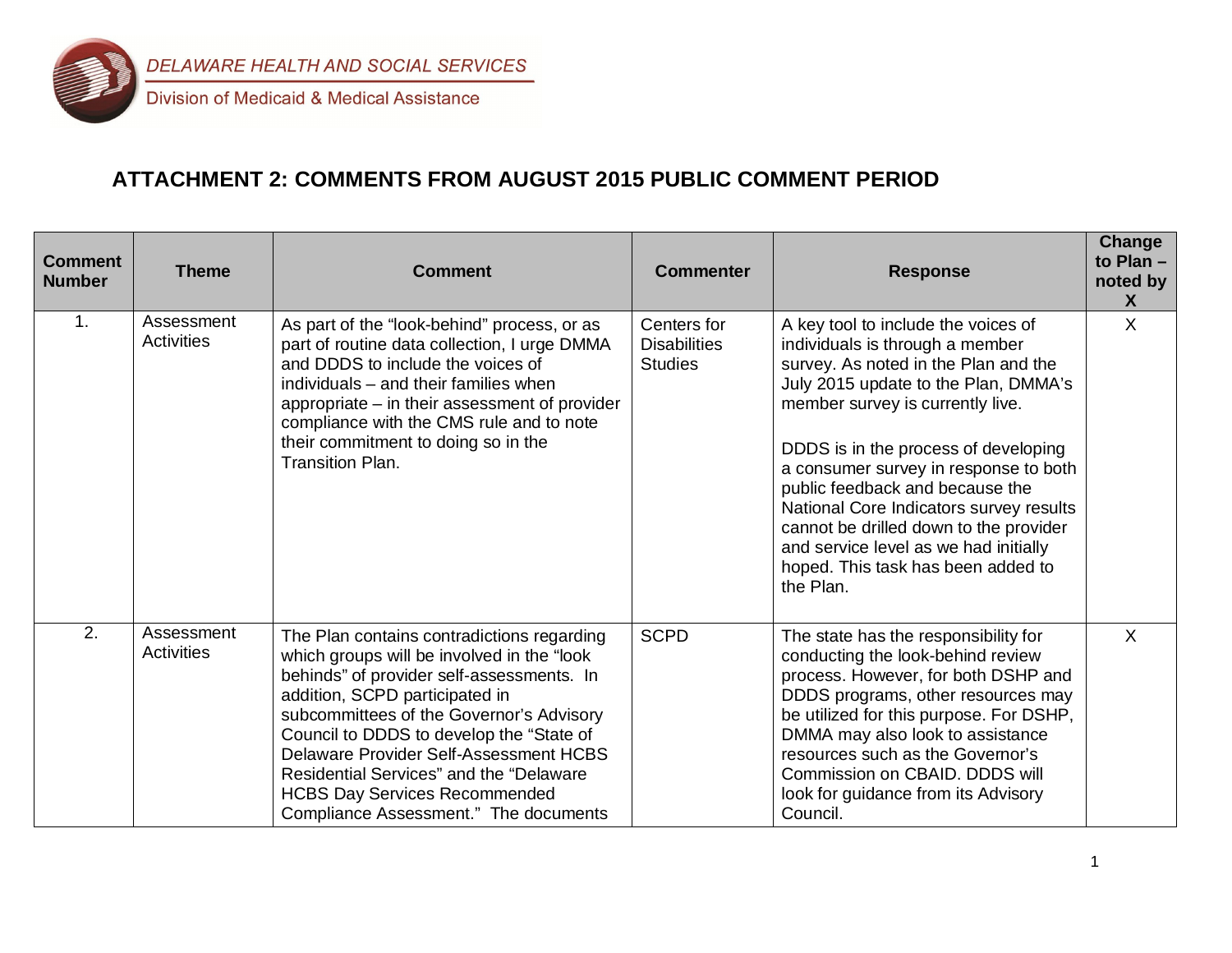

| <b>Comment</b><br><b>Number</b> | <b>Theme</b>             | <b>Comment</b>                                                                                                                                                                                                                                                                                                                                                                                                                                                                                                                                                     | <b>Commenter</b>                                            | <b>Response</b>                                                                                                                                                                                                                                                                                                                                                                                                                                       | <b>Change</b><br>to Plan -<br>noted by<br>$\mathsf{X}$ |
|---------------------------------|--------------------------|--------------------------------------------------------------------------------------------------------------------------------------------------------------------------------------------------------------------------------------------------------------------------------------------------------------------------------------------------------------------------------------------------------------------------------------------------------------------------------------------------------------------------------------------------------------------|-------------------------------------------------------------|-------------------------------------------------------------------------------------------------------------------------------------------------------------------------------------------------------------------------------------------------------------------------------------------------------------------------------------------------------------------------------------------------------------------------------------------------------|--------------------------------------------------------|
|                                 |                          | are critical to the overall Plan and should be<br>included as attachments for public comment.                                                                                                                                                                                                                                                                                                                                                                                                                                                                      |                                                             | As we noted in the Plan, the survey<br>instruments have been developed with<br>feedback from various stakeholders.<br>Once finalized, surveys will be made<br>available to the public.                                                                                                                                                                                                                                                                |                                                        |
| 3.                              | Assessment<br>Activities | Pg. 22 of the Plan notes that DDDS identified<br>settings that are presumed not to be<br>community based on 4/30/2015. Identifying<br>residences that are on the grounds of<br>institutions such as Stockley is not difficult;<br>however, identifying settings that otherwise<br>"isolate people with disabilities from the<br>greater community" may require more<br>scrutiny. SCPD recommends that the<br>settings which have been identified to date<br>be listed, as well as the methods used to<br>identify such settings.                                   | <b>SCPD</b>                                                 | The Department is in the process of<br>conducting provider surveys, which will<br>be used to identify settings that isolate<br>people with disabilities from the<br>greater community and develop a<br>remediation plan accordingly. A<br>findings report will be made available<br>once the survey period ends and<br>results are analyzed.                                                                                                          |                                                        |
| $\overline{4}$ .                | Assessment<br>Activities | One of the largest concerns we have is<br>whether or not those individuals that receive<br>services in HCBS through DDDS will have<br>significant input into the process of the plan<br>and the outcome for them personally. There<br>is concern that individuals who are nonverbal<br>could not provide an accurate account of<br>their living situation. There is no way to<br>identify that all the residents and consumers<br>of DDDS HCBS are satisfied with their<br>supports or a way to educate those same<br>individuals to provide informed feedback and | Delaware<br>Developmental<br><b>Disabilities</b><br>Council | DDDS is working to improve its person<br>centered planning process. This<br>includes ensuring that the "voice" of<br>the individual receiving services is<br>heard throughout the planning process<br>and monitoring of the delivery of<br>services. For individuals with<br>communication barriers, the DDDS<br>Case Manager will seek out the<br>assistance of individuals who know the<br>person best and can help to<br>communicate their wishes. |                                                        |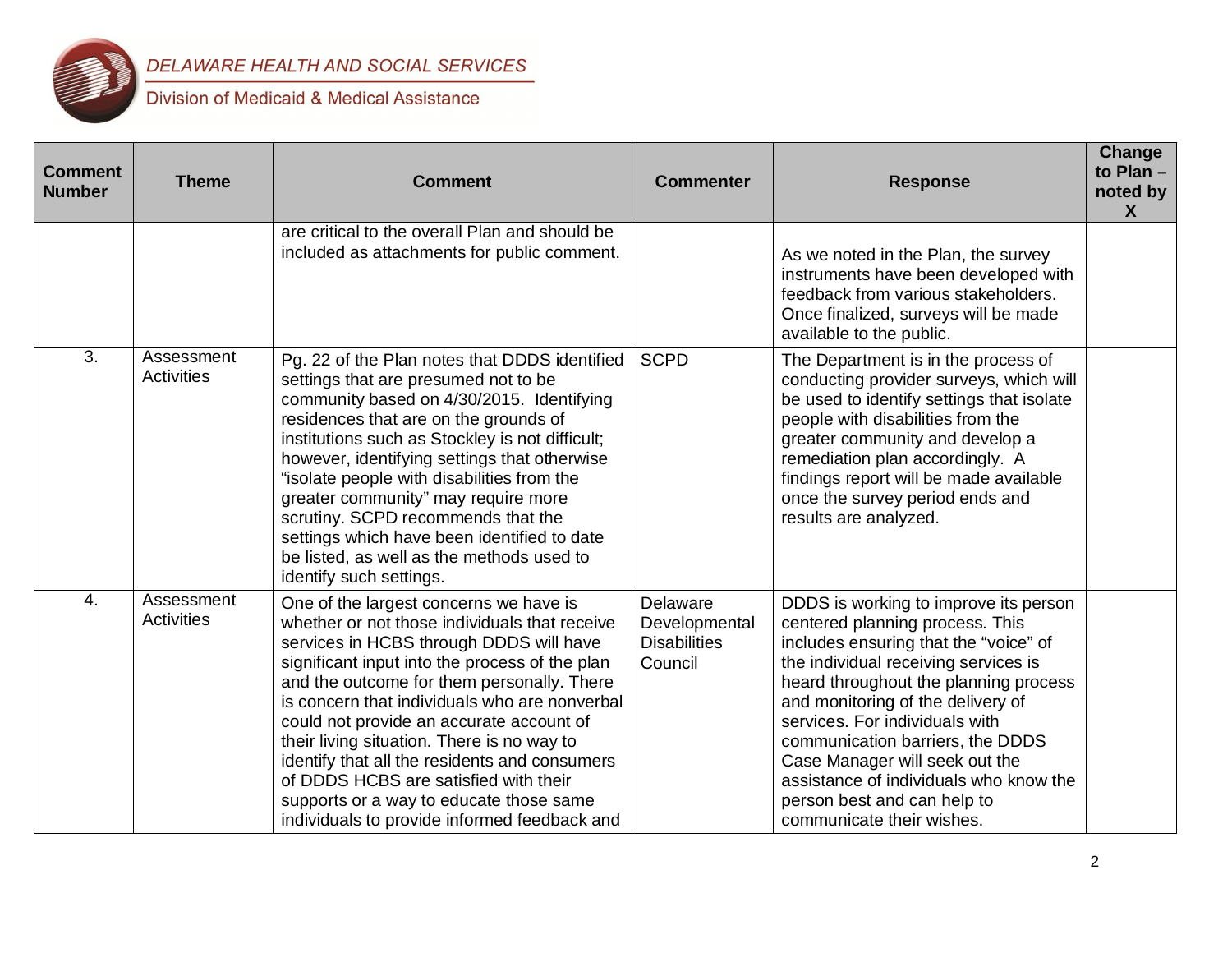

| <b>Comment</b><br><b>Number</b> | <b>Theme</b>                    | <b>Comment</b>                                                                                                                                                                                                                                                   | <b>Commenter</b>                                            | <b>Response</b>                                                                                                                                                                                                                                                                                                                                                                   | Change<br>to Plan -<br>noted by<br>X |
|---------------------------------|---------------------------------|------------------------------------------------------------------------------------------------------------------------------------------------------------------------------------------------------------------------------------------------------------------|-------------------------------------------------------------|-----------------------------------------------------------------------------------------------------------------------------------------------------------------------------------------------------------------------------------------------------------------------------------------------------------------------------------------------------------------------------------|--------------------------------------|
|                                 |                                 | to communicate in their own way their own<br>opinions, Delaware will not be able to move<br>forward with this plan.                                                                                                                                              |                                                             |                                                                                                                                                                                                                                                                                                                                                                                   |                                      |
| 5.                              | Assessment<br><b>Activities</b> | The individuals in apartment complexes and<br>houses that are funded by agencies and<br>typically support individuals with physical<br>disabilities are not mentioned in the review<br>process and should be given the opportunity<br>to weigh in on this issue. | Delaware<br>Developmental<br><b>Disabilities</b><br>Council | Individuals receiving HCBS, including<br>those living in apartment complexes<br>and houses that are funded by<br>agencies with physical disabilities, will<br>receive a member survey to complete.                                                                                                                                                                                |                                      |
| 6.                              | Assessment<br>Activities        | DDDS needs to first assess support needs<br>before requiring individual door locks. Some<br>people can properly use a door lock to<br>ensure greater privacy. For others, such<br>locks will be meaningless or dangerous.                                        | Commenter<br>Families<br>Speaking Up                        | The HCBS final rule requires that<br>individuals have the ability to lock their<br>doors. However, the individual's health<br>and welfare must be taken into<br>consideration. Any modifications<br>related to the locking of doors must be<br>addressed in the person-centered<br>service plan.                                                                                  |                                      |
| 7.                              | Availability of<br>Options      | There should be a wide range of residential<br>choices for individuals with I/DD and access<br>to group homes should be preserved.                                                                                                                               | Multiple<br><b>Commenters</b>                               | We understand and share your<br>commitment to making sure<br>participants are safe, protected, and<br>have the services and supports they<br>need. The assessment of the settings<br>and services, as described in the<br>Transition Plan, will help to identify<br>which of the current services and<br>settings meet the characteristics of<br>HCB settings that can be covered |                                      |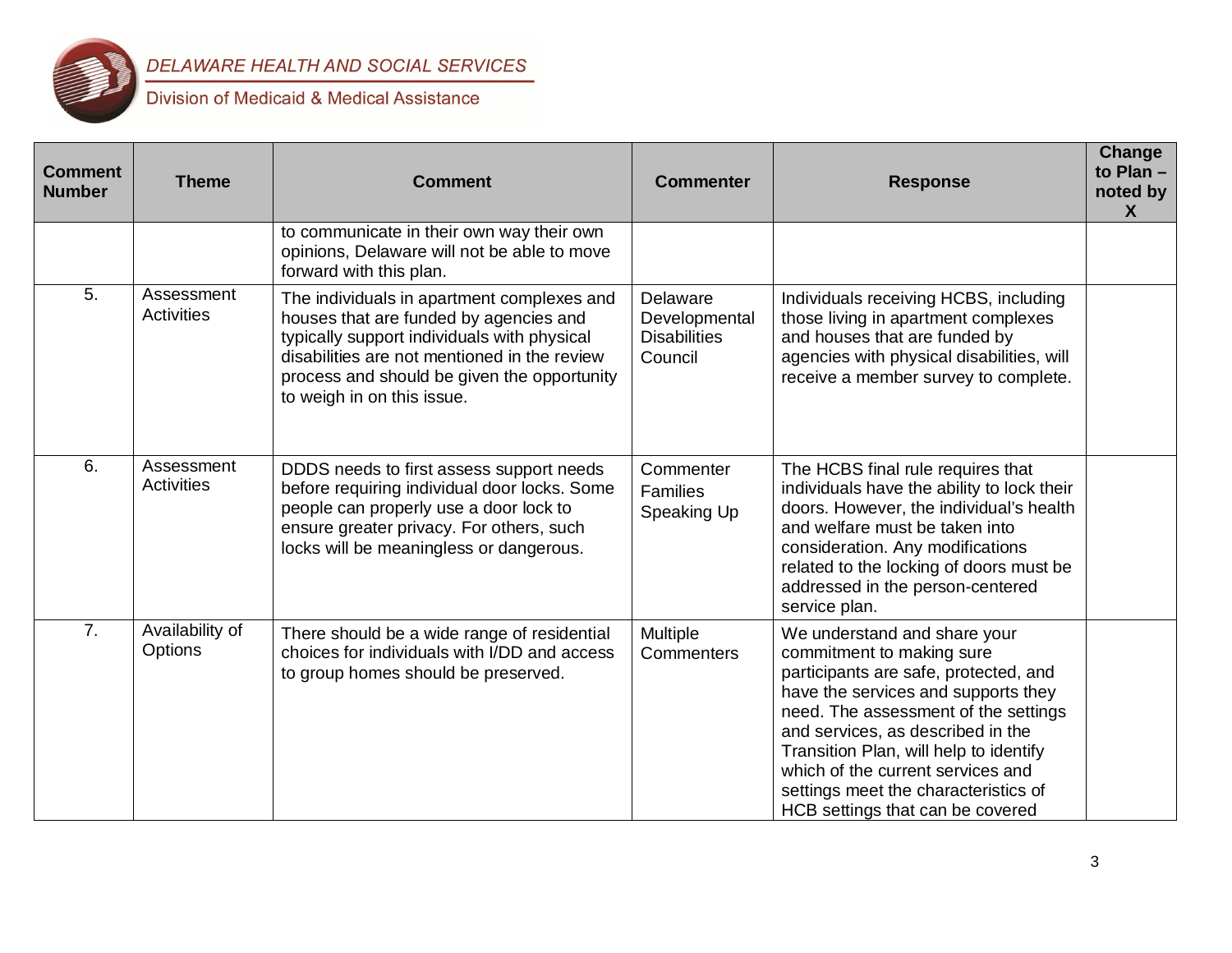

| <b>Comment</b><br><b>Number</b> | <b>Theme</b>                                        | <b>Comment</b>                                                                                                                                                                                                       | <b>Commenter</b>                                                        | <b>Response</b>                                                                                                                                                                                                                                                                                                                                                                                                                          | <b>Change</b><br>to Plan -<br>noted by<br>X |
|---------------------------------|-----------------------------------------------------|----------------------------------------------------------------------------------------------------------------------------------------------------------------------------------------------------------------------|-------------------------------------------------------------------------|------------------------------------------------------------------------------------------------------------------------------------------------------------------------------------------------------------------------------------------------------------------------------------------------------------------------------------------------------------------------------------------------------------------------------------------|---------------------------------------------|
|                                 |                                                     |                                                                                                                                                                                                                      |                                                                         | under an HCBS program. Settings that<br>do not comply with the Rule will be<br>afforded the opportunity to engage in<br>remediation activities to come into<br>compliance before March 17, 2019.                                                                                                                                                                                                                                         |                                             |
| 8.                              | Barriers to<br>Community<br>Integration             | A commenter expressed concern with the<br>logistics of having people with severe,<br>multiple disabilities served entirely in the<br>community and whether they could endure<br>five or more hours in the community. | CERTS, Inc.                                                             | The Rule was intended to improve the<br>quality of the experience on the part of<br>the recipients of HCBS. The person<br>centered plan should address these<br>concerns by reflecting each person's<br>choices and abilities to participate in<br>activities in the community.                                                                                                                                                          |                                             |
| 9.                              | <b>Barriers to</b><br>Community<br>Integration      | Multiple commenters expressed concern<br>about the cost to providers and the greater<br>community to make these changes.                                                                                             | Multiple<br>commenters<br>CERTS, Inc.<br><b>Families</b><br>Speaking Up | We acknowledge this comment.                                                                                                                                                                                                                                                                                                                                                                                                             |                                             |
| 10.                             | Increase<br>Capacity for<br>Community<br>Employment | A commenter expressed concern about<br>insufficient jobs in the community for HCBS<br>members.                                                                                                                       | Commenter                                                               | DVR and DDDS are engaged in<br>finding work for individuals who seek<br>competitive employment. Strong<br>collaboration and innovative response,<br>like Pathways to Employment can<br>make a difference. The numbers of<br>persons who access Supported<br>Employment services and obtain<br>competitive employment improves<br>each year. In 2012, approximately 64<br>people were successful in obtaining<br>employment via Supported |                                             |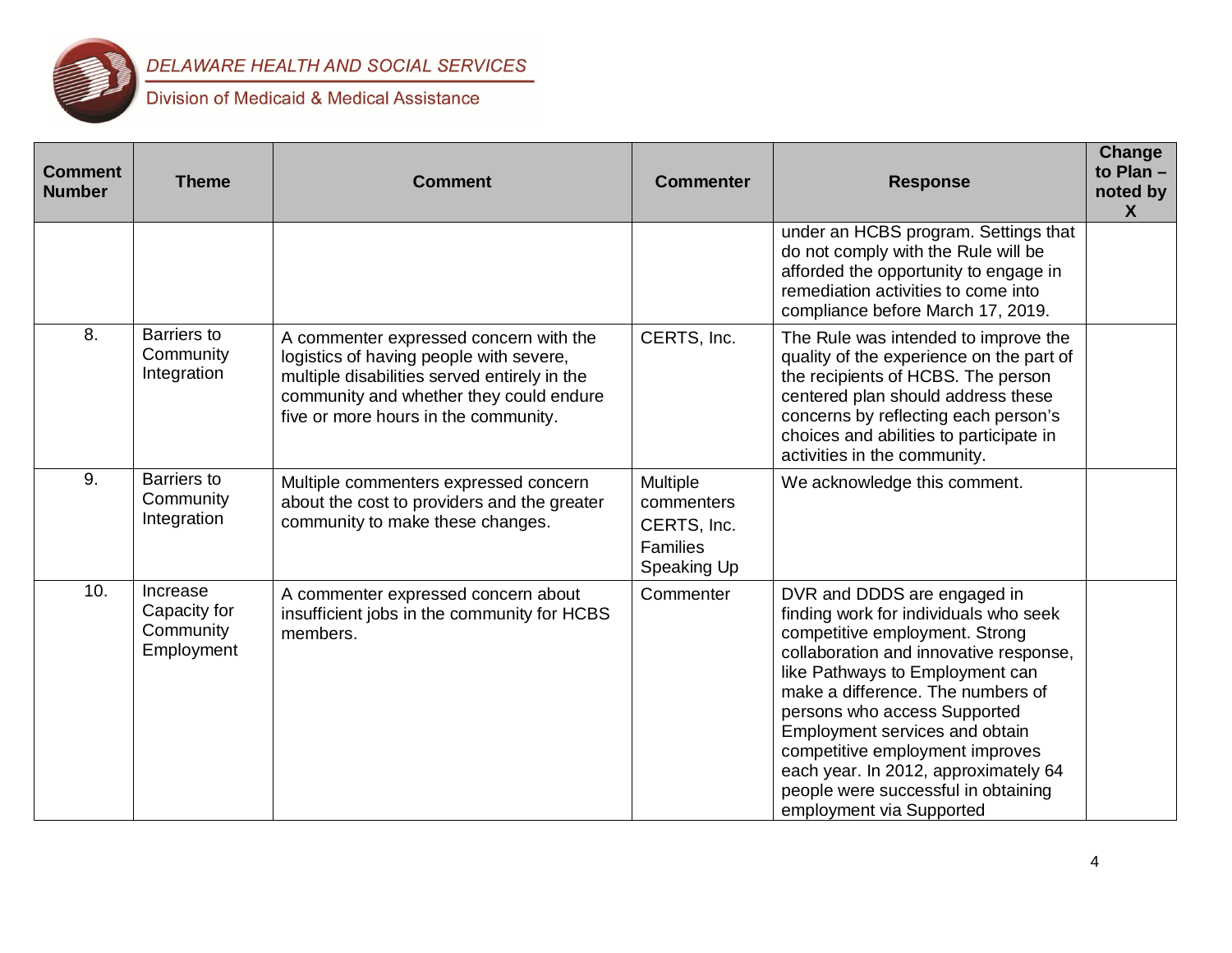

| <b>Comment</b><br><b>Number</b> | <b>Theme</b>                    | <b>Comment</b>                                                                                                                                                                | <b>Commenter</b>              | <b>Response</b>                                                                                                                                                                                                                                                                                                                                                                                   | <b>Change</b><br>to Plan-<br>noted by<br>$\mathbf x$ |
|---------------------------------|---------------------------------|-------------------------------------------------------------------------------------------------------------------------------------------------------------------------------|-------------------------------|---------------------------------------------------------------------------------------------------------------------------------------------------------------------------------------------------------------------------------------------------------------------------------------------------------------------------------------------------------------------------------------------------|------------------------------------------------------|
|                                 |                                 |                                                                                                                                                                               |                               | Employment services. In 2013 the<br>numbers improved to 86 and improved<br>again in 2014 when 96 people became<br>employed using Supported<br>Employment services.                                                                                                                                                                                                                                |                                                      |
| 11.                             | Oversight Body                  | SCPD recommends that it be added to the<br>list of oversight body participants.                                                                                               | <b>SCPD</b>                   | We would like to remind the<br>commenter that there are other<br>opportunities for stakeholder feedback<br>such as public meetings.                                                                                                                                                                                                                                                               |                                                      |
| 12.                             | Person-<br>Centered<br>Planning | A commenter expressed concern about how<br>the Rule will impact person-centered plans.<br>Not everyone can be in the community.                                               | Commenter                     | CMS has indicated that the provision<br>of HCBS funded under HCBS waivers,<br>like the DDDS waiver, must be<br>provided in settings that meet the<br>characteristics of community based<br>services, as defined in the Rule.                                                                                                                                                                      |                                                      |
| 13.                             | Person-<br>Centered<br>Planning | Family members and guardians should be<br>fully informed about the person-centered<br>service plan.                                                                           | Commenter                     | The individual receiving HCBS and<br>their guardian, when applicable,<br>determine who will be involved in the<br>planning process and with whom they<br>will share their person centered plan.<br>At a minimum, the Rule is clear that<br>the person-centered service plan must<br>be signed by and shared with all<br>individuals and providers that are<br>responsible for its implementation. |                                                      |
| $\overline{14}$ .               | Person-<br>Centered<br>Planning | There is a need for education or training for<br>families and guardians to be added to the<br>planning process. Commenters requested<br>training opportunities be provided by | Multiple<br><b>Commenters</b> | We agree about the importance of<br>addressing the person-centered<br>planning process in stakeholder<br>training. Moving forward we will                                                                                                                                                                                                                                                         |                                                      |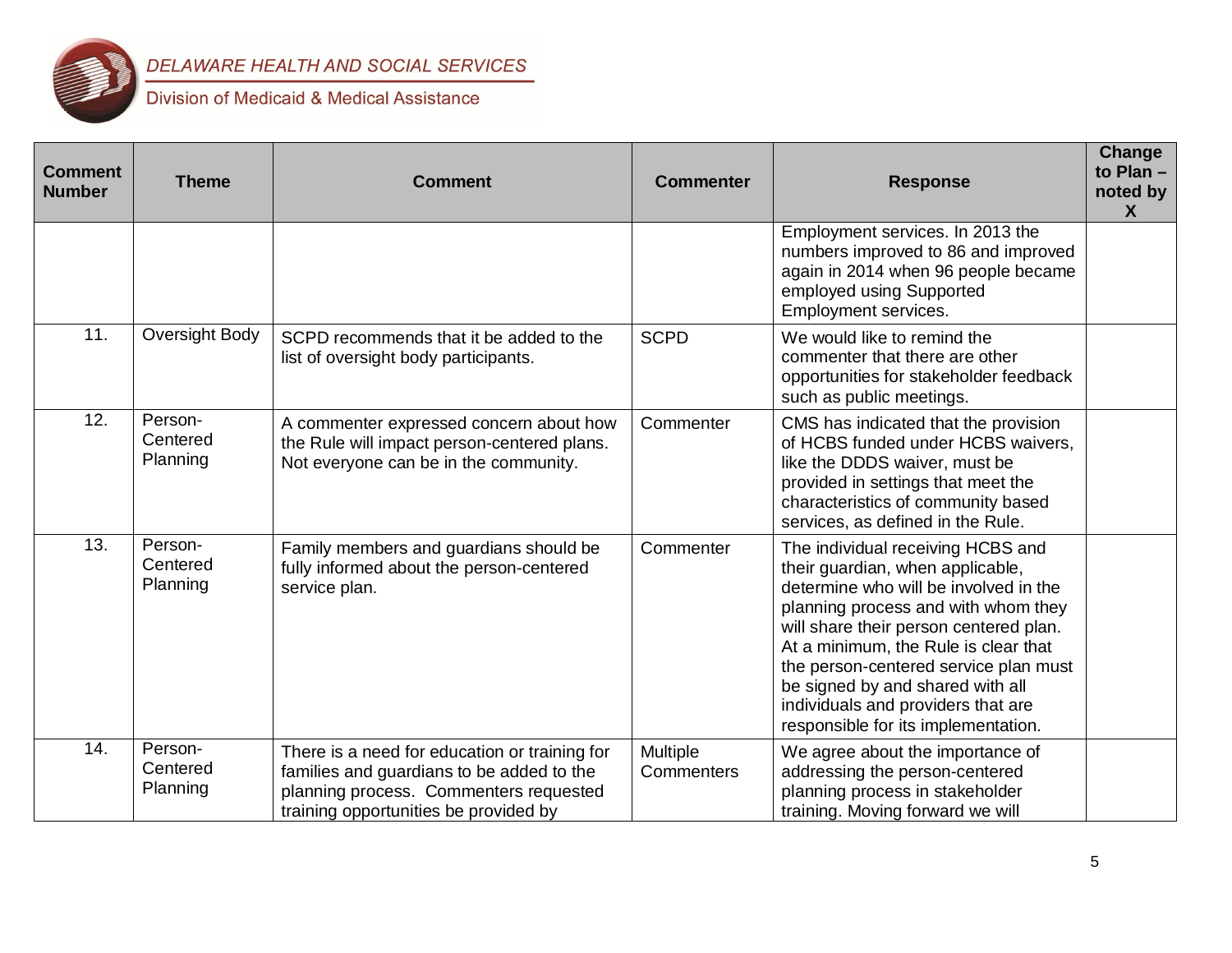

| <b>Comment</b><br><b>Number</b> | <b>Theme</b>                    | <b>Comment</b>                                                                                                                                                                                                                                                               | <b>Commenter</b>                                     | <b>Response</b>                                                                                                                                                                                                                                                                                                                              | <b>Change</b><br>to Plan -<br>noted by<br>X |
|---------------------------------|---------------------------------|------------------------------------------------------------------------------------------------------------------------------------------------------------------------------------------------------------------------------------------------------------------------------|------------------------------------------------------|----------------------------------------------------------------------------------------------------------------------------------------------------------------------------------------------------------------------------------------------------------------------------------------------------------------------------------------------|---------------------------------------------|
|                                 |                                 | DMMA/DDDS, including well-prepared<br>brochures detailing the person-centered<br>planning process.                                                                                                                                                                           |                                                      | consider ways in which we can<br>address this issue such as through<br>development of brochures and<br>provider/MCO training. DDDS is also<br>in the process of revising its person-<br>centered planning process and will<br>engage families as it is developed.<br>DDDS also plans to develop brochures<br>about the process for families. |                                             |
| 15.                             | Person-<br>Centered<br>Planning | DDDS/DMMA should ensure that people with<br>disabilities have access to settings that they<br>need and prefer as expressed in their<br>Person-Centered Plan.                                                                                                                 | Commenter                                            | The person-centered service plan<br>must document that the individual has<br>chosen the setting where they reside<br>from among a set of options that meet<br>the requirements of the Rule.                                                                                                                                                  |                                             |
| 16.                             | Person-<br>Centered<br>Planning | DDDS is applauded for recognizing that<br>improvements need to be made in the<br>person-centered planning process.                                                                                                                                                           | <b>DeIARF</b>                                        | We acknowledge this comment.                                                                                                                                                                                                                                                                                                                 |                                             |
| 17.                             | Person-<br>Centered<br>Planning | DDDS/DMMA should recognize that it may<br>be appropriate to provide separate services<br>and supports that are not fully integrated, in<br>order to meet the assessed needs of<br>individuals and to respond to the preferences<br>expressed in their Person-Centered Plans. | Families<br>Speaking Up                              | We are committed to supporting the<br>needs and preferences of individuals<br>within the requirements of the Rule.                                                                                                                                                                                                                           |                                             |
| 18.                             | Person-<br>Centered<br>Planning | The person-centered planning process<br>required in the Rule does not seem to be<br>getting adequate attention. The rule is crystal<br>clear in requiring an authentic person-<br>centered planning process for each<br>individual. I would like to see the transition       | Centers for<br><b>Disabilities</b><br><b>Studies</b> | We agree with the commenter about<br>the importance of the person-centered<br>planning process to the success of<br>persons receiving HCBS. However, it<br>is important to note that per CMS<br>requirements in the HCBS final rule                                                                                                          |                                             |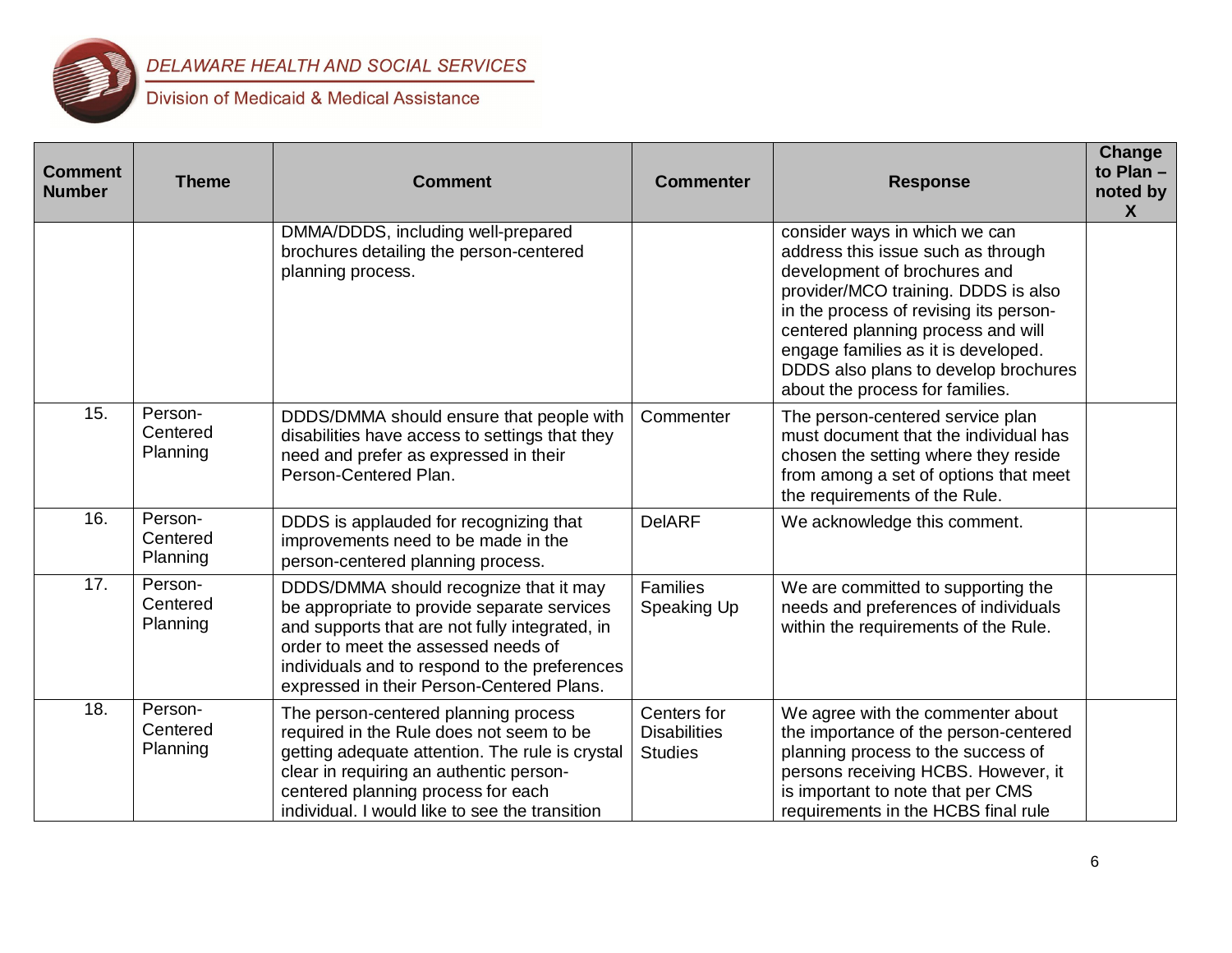

| <b>Comment</b><br><b>Number</b> | <b>Theme</b>           | <b>Comment</b>                                                                                                                                                                                                                                                                                                                                                        | <b>Commenter</b>                            | <b>Response</b>                                                                                                                                                                                                                                                   | <b>Change</b><br>to Plan $-$<br>noted by<br>$\mathsf{X}$ |
|---------------------------------|------------------------|-----------------------------------------------------------------------------------------------------------------------------------------------------------------------------------------------------------------------------------------------------------------------------------------------------------------------------------------------------------------------|---------------------------------------------|-------------------------------------------------------------------------------------------------------------------------------------------------------------------------------------------------------------------------------------------------------------------|----------------------------------------------------------|
|                                 |                        | plan include an acknowledgement of the<br>importance of the person-centered planning<br>process and a commitment to devising a<br>genuinely person-centered approach here in<br>Delaware.                                                                                                                                                                             |                                             | the transition plan applies specifically<br>to the HCB settings requirements and<br>not to other provisions of the final rule.                                                                                                                                    |                                                          |
| 19.                             | Plan<br>Implementation | We would appreciate seeing additional detail<br>about how DDDS will comply with the law's<br>requirement that the plan be developed in<br>consultation with authorized providers and<br>that this is a transparent and inclusive<br>process.                                                                                                                          | Commenter                                   | The assessment of the HCB settings<br>and services may determine that<br>remediation is required for individual<br>settings. DDDS will work with each<br>provider to develop remediation<br>strategies, as necessary.                                             |                                                          |
| 20.                             | Plan<br>Implementation | CMS requires signed lease agreements<br>between group homes and their tenants,<br>which appears not to have been addressed.                                                                                                                                                                                                                                           | <b>SCPD</b>                                 | We acknowledge this comment. The<br>availability of lease agreements is one<br>of the issues to be assessed through<br>the provider and participant surveys.                                                                                                      |                                                          |
| 21.                             | Plan<br>Implementation | SCPD encourages the State to strictly follow<br>the Olmstead guidance on integrated v.<br>segregated settings and the CMS guidance<br>on settings that have the effect of isolating<br>individuals receiving HCBS from the broader<br>community.                                                                                                                      | <b>SCPD</b>                                 | In providing HCBS, we are held to the<br>requirements of both the Olmstead<br>decision and the Rule and therefore<br>will proceed accordingly.                                                                                                                    |                                                          |
| 22.                             | Plan<br>Implementation | It is important to implement an ongoing,<br>detailed body of data for people who are<br>waiting for intellectual disabilities services<br>and support is important (i.e., the<br>Prioritization of Urgency of Need for Services<br>(PUNS approach). DDDS/DMMA should<br>include a system-wide analysis of the unmet<br>or future needs for residential services and a | Commenter<br><b>Families</b><br>Speaking Up | This process is outside of the scope of<br>the Transition Plan. However, DDDS<br>does have a process to prioritize entry<br>into the DDDS waiver that is based on<br>a risk assessment. This process was<br>approved by CMS as part of the waiver<br>application. |                                                          |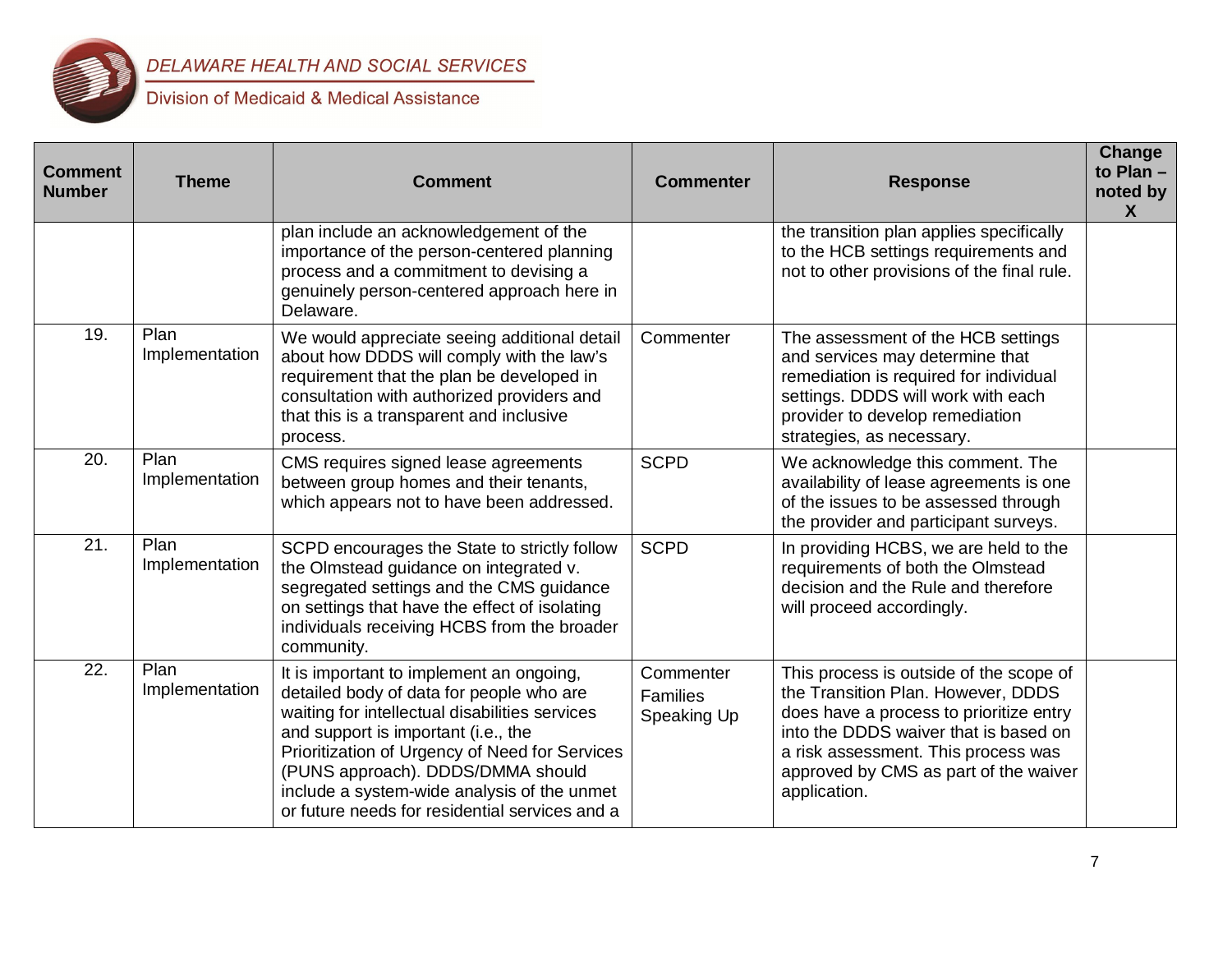

| <b>Comment</b><br><b>Number</b> | <b>Theme</b>           | <b>Comment</b>                                                                                                                                                                                                                                                                                                                                                                                                                                                            | <b>Commenter</b>                         | <b>Response</b>                                                                                                                                             | Change<br>to Plan $-$<br>noted by<br><b>X</b> |
|---------------------------------|------------------------|---------------------------------------------------------------------------------------------------------------------------------------------------------------------------------------------------------------------------------------------------------------------------------------------------------------------------------------------------------------------------------------------------------------------------------------------------------------------------|------------------------------------------|-------------------------------------------------------------------------------------------------------------------------------------------------------------|-----------------------------------------------|
|                                 |                        | plan to meet them that recognizes the need<br>for affordable, accessible housing options<br>with a specific focus on people who will need<br>these options over the next 5-10 years,<br>which would be completed at least two years<br>in advance of the transition plan deadline of<br>March 17, 2019.                                                                                                                                                                   |                                          |                                                                                                                                                             |                                               |
| 23.                             | Plan<br>Implementation | The proper interpretation of the settings<br>requirements is not about full integration of<br>residents in the community, but rather<br>ensuring that HCBS participants have<br>opportunities to experience integrated<br>employment, to enjoy community living, to<br>control their finances, and to receive services<br>just like other community members. The<br>degree to which services are integrated<br>should be based on the needs of the<br>individuals served. | <b>DelARF</b><br>Families<br>Speaking Up | CMS has publicly stated that<br>integration into the community is one<br>of the key driving forces behind the<br><b>HCBS</b> final rule.                    |                                               |
| 24.                             | Plan<br>Implementation | Individuals in HCBS should see everything<br>on paper and know about contracts between<br>providers and the state.                                                                                                                                                                                                                                                                                                                                                        | Commenter                                | We acknowledge this comment.                                                                                                                                |                                               |
| 25.                             | Plan<br>Implementation | The Transition Plan should be statewide.                                                                                                                                                                                                                                                                                                                                                                                                                                  | Commenter                                | The Plan will be implemented<br>statewide. Full compliance by all<br>providers statewide participating in<br>Delaware HCBS programs is required<br>by 2019. |                                               |
| 26.                             | Plan<br>Implementation | There has been scant mention of the impact<br>to families of loved ones who need support<br>to work and/or to live a meaningful life.                                                                                                                                                                                                                                                                                                                                     | Commenter                                | We acknowledge this comment. We<br>understand and appreciate the role of<br>family members supporting their loved                                           |                                               |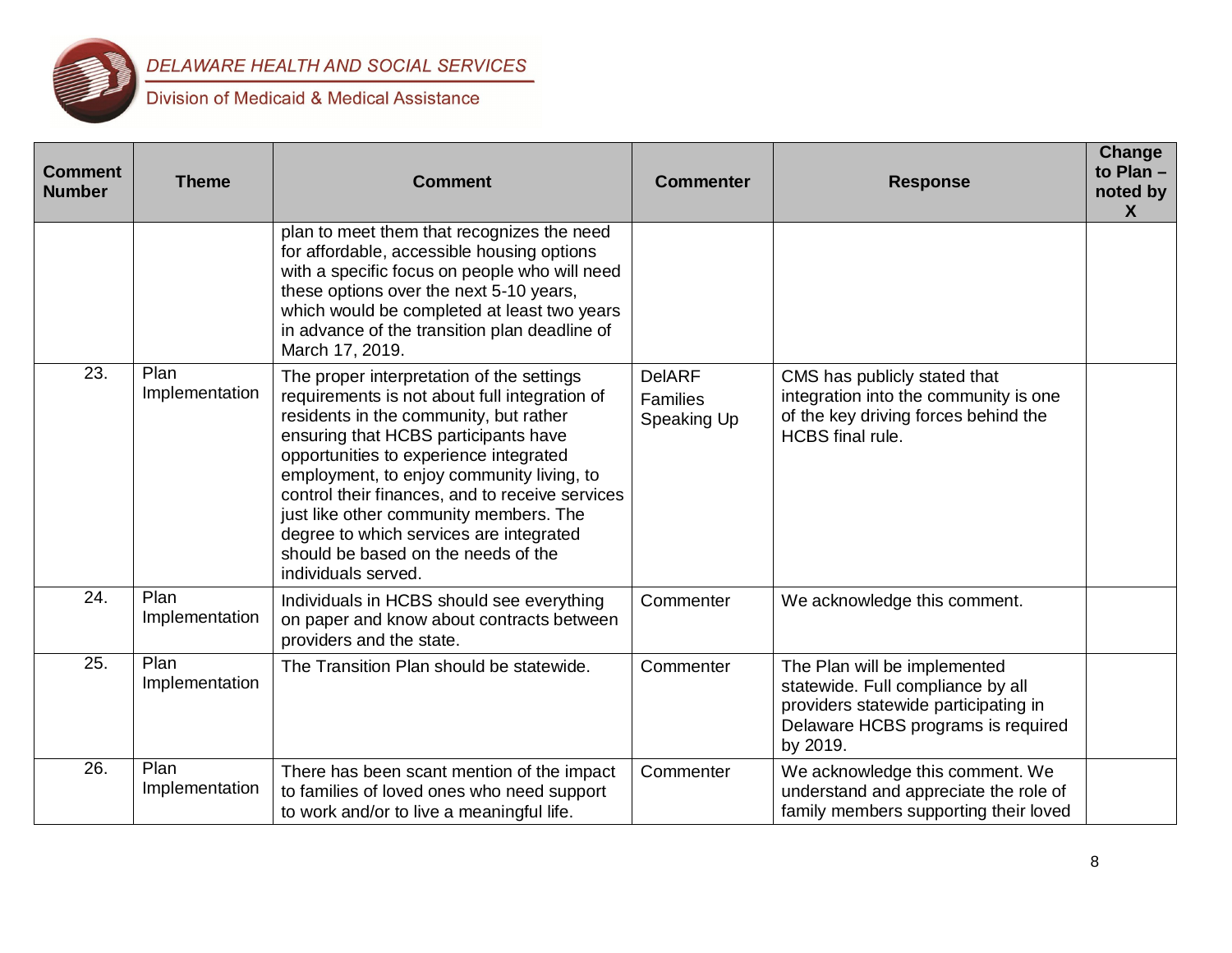

| <b>Comment</b><br><b>Number</b> | <b>Theme</b>                        | <b>Comment</b>                                                                                                                                                                                                                                                                                                                             | <b>Commenter</b>                                                   | <b>Response</b>                                                                                                                                                                                                                                                                                                                                                                                                                                                                                  | <b>Change</b><br>to Plan -<br>noted by<br>$\boldsymbol{X}$ |
|---------------------------------|-------------------------------------|--------------------------------------------------------------------------------------------------------------------------------------------------------------------------------------------------------------------------------------------------------------------------------------------------------------------------------------------|--------------------------------------------------------------------|--------------------------------------------------------------------------------------------------------------------------------------------------------------------------------------------------------------------------------------------------------------------------------------------------------------------------------------------------------------------------------------------------------------------------------------------------------------------------------------------------|------------------------------------------------------------|
|                                 |                                     |                                                                                                                                                                                                                                                                                                                                            |                                                                    | ones with disabilities and will be<br>mindful of this as we move forward<br>with implementation.                                                                                                                                                                                                                                                                                                                                                                                                 |                                                            |
| 27.                             | Plan<br>Implementation              | It is our understanding that under the waiver<br>all options currently being offered in<br>Delaware will continue. Is this still the plan<br>under DHSS/DDDS and will an additional<br>manual be forthcoming describing the<br>expectation of facility based pre-vocational<br>training?                                                   | Chimes                                                             | DDDS has no plans to remove any of<br>the current services from the waiver.<br>However, the assessment of the<br>settings and services must be<br>conducted before we can determine if<br>any of the settings and services need<br>to be modified in order to comply with<br>the Rule. The current CMS-approved<br>descriptions of all of the services<br>covered under the DDDS waiver can<br>be found in the waiver application. A<br>PDF of the application is posted on the<br>DDDS website. |                                                            |
| 28.                             | Plan<br>Implementation              | Several commenters expressed that<br>individuals should choose how to live their<br>lives.                                                                                                                                                                                                                                                 | Multiple<br>Commenters                                             | We are committed to supporting the<br>needs and preferences of individuals<br>within the requirements of the Rule.                                                                                                                                                                                                                                                                                                                                                                               |                                                            |
| 29.                             | Plan<br>Implementation              | HCBS settings are important to everyone in<br>the community.                                                                                                                                                                                                                                                                               | Commenter                                                          | We acknowledge this comment.                                                                                                                                                                                                                                                                                                                                                                                                                                                                     |                                                            |
| 30.                             | Program<br>Funding/Fiscal<br>Impact | There is concern that if the remediation plan<br>requires service providers to provide more<br>community-integrated services and supports<br>than they currently do, the \$32 million gap in<br>funding for DD services that currently exists<br>will get even bigger unless additional funding<br>for LTSS is appropriated by the General | Multiple<br>Commenters<br><b>DelARF</b><br>Families<br>Speaking Up | We acknowledge this comment.                                                                                                                                                                                                                                                                                                                                                                                                                                                                     |                                                            |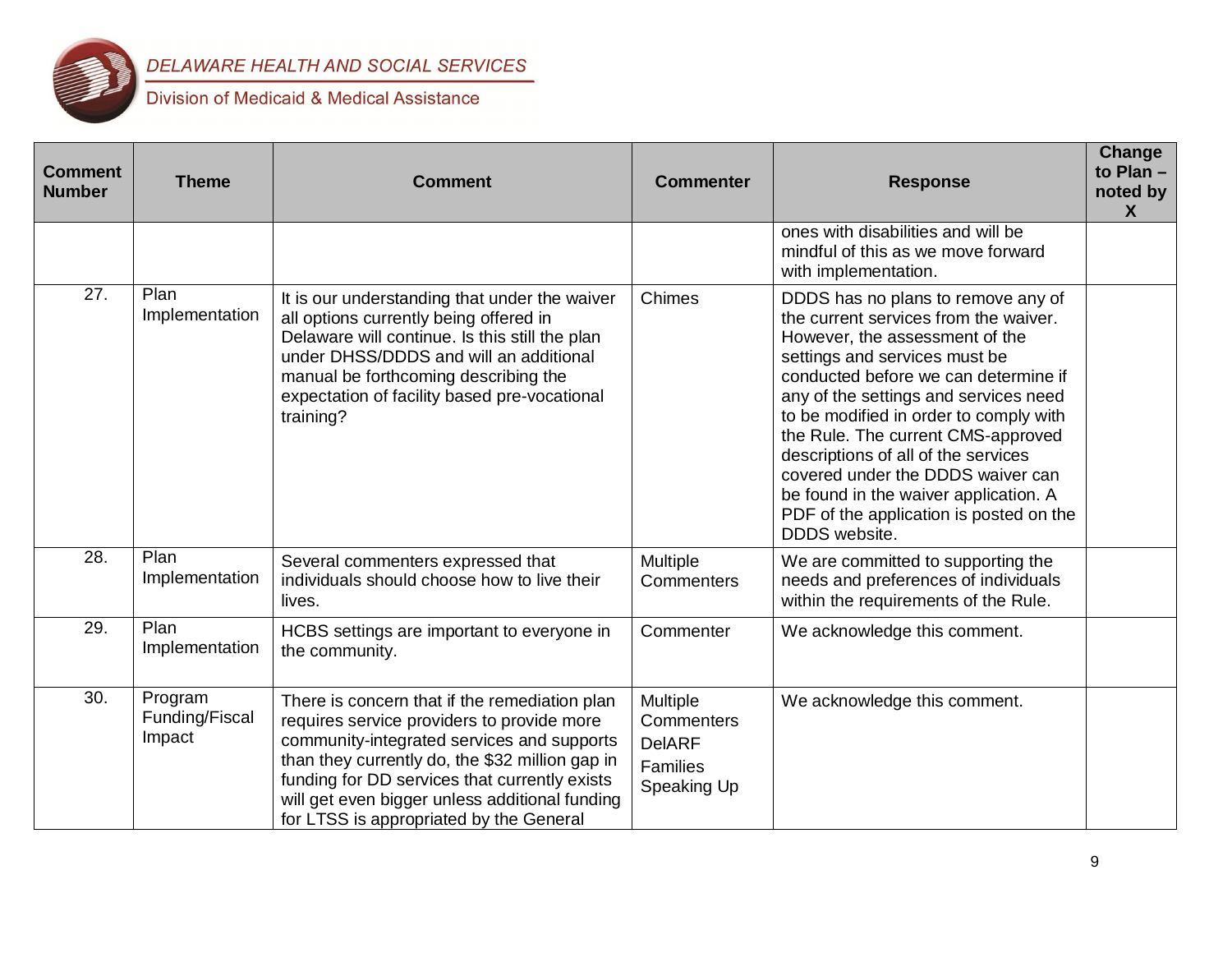

| <b>Comment</b><br><b>Number</b> | <b>Theme</b>                                          | <b>Comment</b>                                                                                                                                                                                                                                                                                                                                                                                                                                                                                                                                                                                 | <b>Commenter</b>                                         | <b>Response</b>                                                                       | Change<br>to Plan -<br>noted by<br>X |
|---------------------------------|-------------------------------------------------------|------------------------------------------------------------------------------------------------------------------------------------------------------------------------------------------------------------------------------------------------------------------------------------------------------------------------------------------------------------------------------------------------------------------------------------------------------------------------------------------------------------------------------------------------------------------------------------------------|----------------------------------------------------------|---------------------------------------------------------------------------------------|--------------------------------------|
|                                 |                                                       | Assembly.                                                                                                                                                                                                                                                                                                                                                                                                                                                                                                                                                                                      |                                                          |                                                                                       |                                      |
| 31.                             | Program<br>Funding/Fiscal<br>Impact                   | DeIARF wants to publicly thank Governor<br>Markell for signing [the FY 2016 budget<br>epilogue provisions] into law, as well as the<br>Joint Finance Committee for recognizing the<br>need to fully understand how the steps taken<br>under the remediation plan will affect both<br>the state's finances and the range of<br>services that will be made available to meet<br>the needs of people with disabilities in the<br>future.                                                                                                                                                          | <b>DelARF</b>                                            | We acknowledge this comment.                                                          |                                      |
| 32.                             | Program<br>Funding/Fiscal<br>Implications             | Several commenters requested that<br>DDDS/DMMA include a FY2016 budget<br>epilogue language in the transition plan<br>update that would state: "to assure that<br>adequate financial consideration has been<br>given to these activities, the remediation plan<br>shall be developed in consultation with<br>authorized providers of each service type<br>and shall include the projected fiscal impact<br>of the transition activities, as well as the<br>likely impact of these activities on the<br>quantity and quality of services available to<br>people with disabilities in Delaware." | <b>Multiple</b><br>Commenters<br>Families<br>Speaking Up | We acknowledge this comment. The<br>epilogue language is included in<br>Attachment 4. |                                      |
| 33.                             | Public<br>Comments/<br>Public<br>Comment<br>Responses | The record from the first round of public<br>comments was vague and failed to<br>accurately indicate the strength of comments<br>from families. We believe there was a bias in<br>reporting concerns expressed by families.<br>The State should record the number of                                                                                                                                                                                                                                                                                                                           | Commenter<br>Families<br>Speaking Up                     | We acknowledge this comment.                                                          |                                      |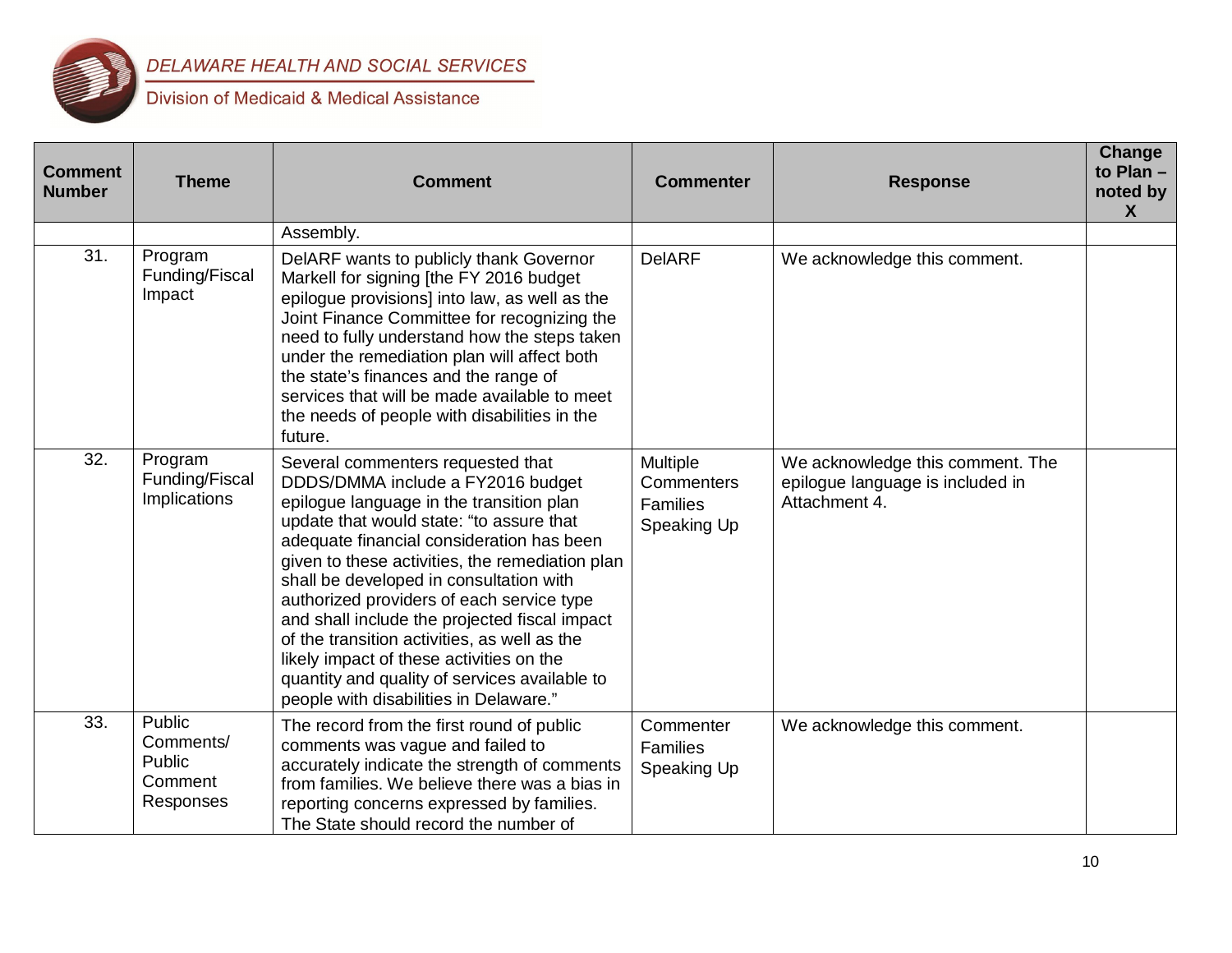

| <b>Comment</b><br><b>Number</b> | <b>Theme</b>                                            | <b>Comment</b>                                                                                                                                                                                                                                                                                                                                      | <b>Commenter</b>                                | <b>Response</b>                                                                                                                                                                                                                                                                                                                                                                                                   | <b>Change</b><br>to $Plan -$<br>noted by<br>X |
|---------------------------------|---------------------------------------------------------|-----------------------------------------------------------------------------------------------------------------------------------------------------------------------------------------------------------------------------------------------------------------------------------------------------------------------------------------------------|-------------------------------------------------|-------------------------------------------------------------------------------------------------------------------------------------------------------------------------------------------------------------------------------------------------------------------------------------------------------------------------------------------------------------------------------------------------------------------|-----------------------------------------------|
|                                 |                                                         | comments and their specific content, and<br>report this information to CMS.                                                                                                                                                                                                                                                                         |                                                 |                                                                                                                                                                                                                                                                                                                                                                                                                   |                                               |
| 34.                             | Public<br>Comments/<br>Public<br>Comment<br>Responses   | DMMA's responses to public comments are<br>general with little substance or specifics<br>regarding potential remedies and timelines.                                                                                                                                                                                                                | <b>SCPD</b>                                     | We acknowledge this comment.                                                                                                                                                                                                                                                                                                                                                                                      |                                               |
| 35.                             | Stakeholder<br>Engagement                               | It is unclear why the Delaware Healthcare<br>Facilities Association (DHFA) is listed as the<br>only stakeholder resource for identifying<br>HUD homes and conducting a review of<br>landlord/tenant code. The SCPD/Governor's<br>Commission Housing Committee and/or<br>CLASI's Fair Housing Program are more<br>appropriate stakeholder resources. | <b>SCPD</b>                                     | We acknowledge this comment. The<br>assessment process has been<br>completed. We have determined that<br>all of the current HCB settings are<br>covered under the Delaware<br>Landlord/Tenant Code which we<br>believe provides adequate protection<br>for all HCBS participants. We have<br>developed a tool simplifying the<br>Landlord/Tenant Code that will be<br>made available to all HCBS<br>participants. |                                               |
| 36.                             | Stakeholder<br>Engagement                               | It is very exciting that DMMA has taken a<br>cross-disability approach in developing this<br>plan. Another positive attribute is that DMMA<br>will be utilizing consumer input throughout<br>the process of evaluation. Finally, it is very<br>positive that national statistics and surveys<br>are being used to compare state data.               | Developmental<br><b>Disabilities</b><br>Council | We acknowledge this comment.                                                                                                                                                                                                                                                                                                                                                                                      |                                               |
| 37.                             | Suggested<br><b>Transition Plan</b><br><b>Additions</b> | The Plan should make changes to DDDS'<br>PM46 so that it is user friendly, has one<br>telephone number report line for those who<br>do and for those who do not wish to reveal                                                                                                                                                                      | <b>Multiple</b><br>Commenters<br>Families       | The DHSS policy on reportable<br>incidents is outside the scope of the<br><b>Statewide Transition Plan.</b>                                                                                                                                                                                                                                                                                                       |                                               |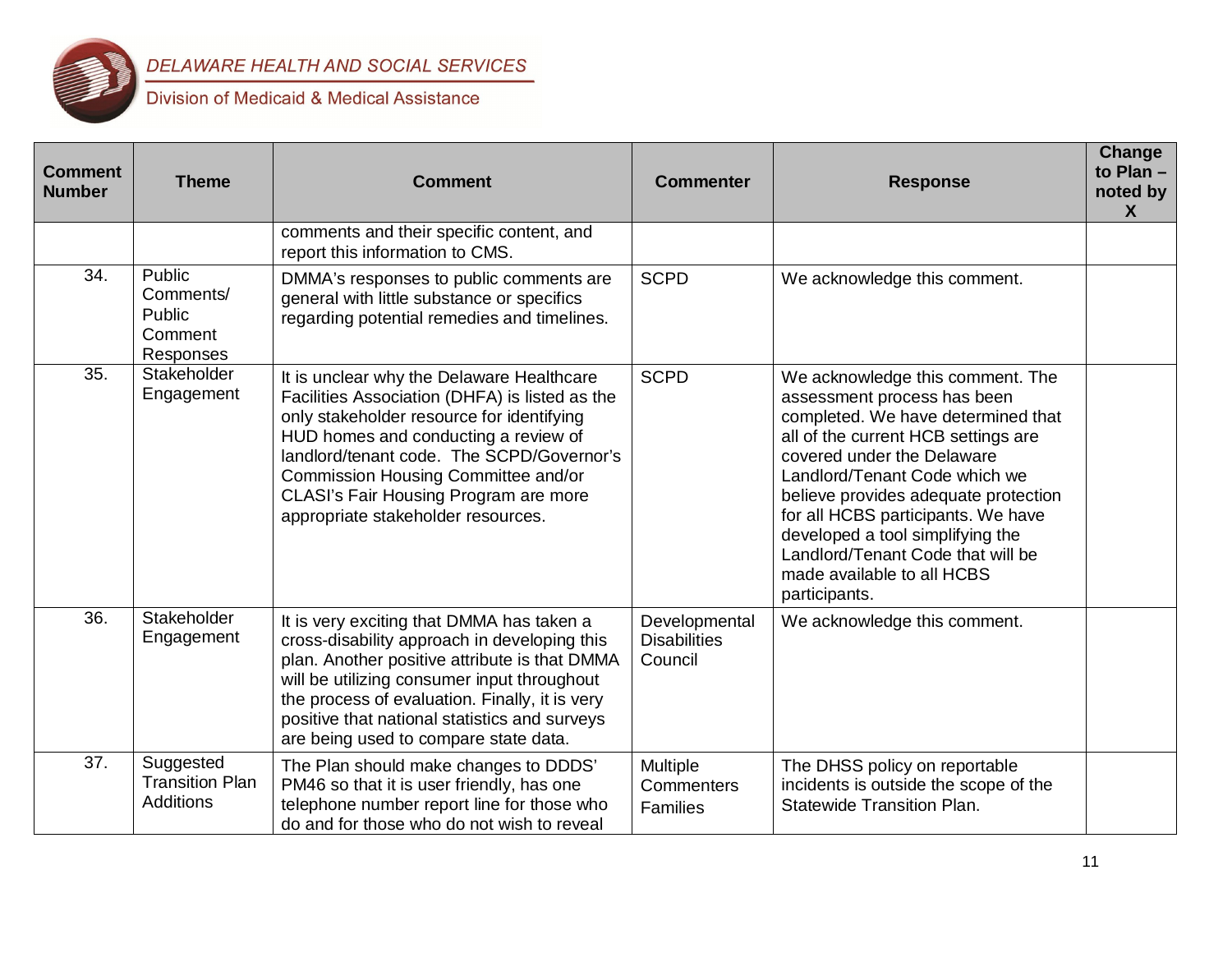

| <b>Comment</b><br><b>Number</b> | <b>Theme</b>                                                       | <b>Comment</b>                                                                                                                                                                                                                                                                                                                                                                                                                        | <b>Commenter</b>                                            | <b>Response</b>                                                                                                                                                                                                                         | <b>Change</b><br>to Plan $-$<br>noted by<br>X |
|---------------------------------|--------------------------------------------------------------------|---------------------------------------------------------------------------------------------------------------------------------------------------------------------------------------------------------------------------------------------------------------------------------------------------------------------------------------------------------------------------------------------------------------------------------------|-------------------------------------------------------------|-----------------------------------------------------------------------------------------------------------------------------------------------------------------------------------------------------------------------------------------|-----------------------------------------------|
|                                 |                                                                    | their identity, and investigations need to be<br>thorough and timely and include<br>accountability points along the way. Families<br>should be informed of the results of the<br>investigations, and there is concern about<br>the lack of a neutral outside entity to conduct<br>investigations. Families Speaking Up<br>requested to participate in discussions about<br>how changes can be made to address flaws<br>in the system. | Speaking Up                                                 |                                                                                                                                                                                                                                         |                                               |
| 38.                             | Suggested<br><b>Transition Plan</b><br><b>Additions</b>            | There is no input at all from the mental<br>health community. It will be advantageous for<br>Delaware to start looking at this population<br>now while CMS is providing various tools<br>and techniques.                                                                                                                                                                                                                              | Delaware<br>Developmental<br><b>Disabilities</b><br>Council | We welcome all comments and invite<br>all to provide feedback on the Plan.<br>The Division of Substance Abuse and<br>Mental Health is a member of the<br>cross-agency advisory body.                                                    |                                               |
| 39.                             | Technical<br>Correction                                            | Using the term "Community Rule" may<br>confuse stakeholders as to the intent and<br>actual requirements of the CMS Final<br>Regulation.                                                                                                                                                                                                                                                                                               | Commenter<br>Families<br>Speaking Up                        | We acknowledge this comment. The<br>HCBS final rule is commonly referred<br>to as the Community Rule. It is not our<br>intent to confuse stakeholders,<br>therefore we will be mindful of this in<br>our communications moving forward. |                                               |
| 40.                             | Update to<br><b>Transition Plan</b><br>- Stakeholder<br>Engagement | This has been a very inclusive process. All<br>Governor's Advisory Council for DDDS<br>members had an opportunity to be heard<br>along with members of the general public<br>who attended the meetings.                                                                                                                                                                                                                               | Commenter                                                   | We acknowledge this comment.                                                                                                                                                                                                            |                                               |